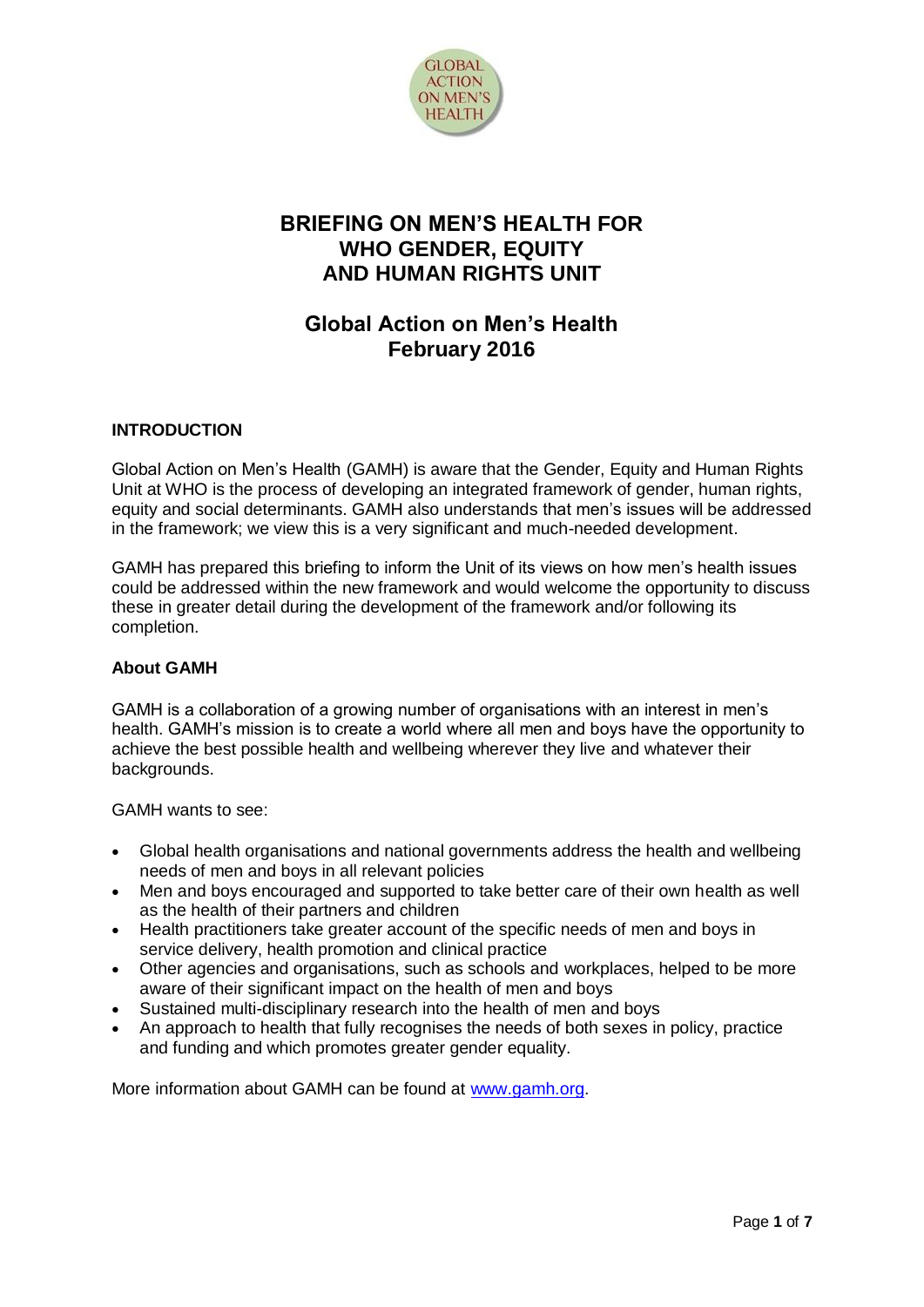# **THE PROBLEMS WITH MEN'S HEALTH**

The evidence of men's unnecessarily poor health is very clear. Data from WHO, the Institute for Health Metrics and Evaluation and elsewhere indicates that men's health outcomes are deeply problematic:<sup>1</sup>

- Globally, male life expectancy, at 68 years, lags five years behind female life expectancy. There is not a single country in which male life expectancy exceeds female. Overall, the gap between the sexes has actually widened since 1970 and will widen further by 2030 – by then, male life expectancy is expected to be seven years shorter than female life expectancy.
- Men have a >40% probability of dying between the ages of 50 and 74 while women have probability of <30%.
- In all age groups except 80 and older, mortality has decreased more for women than men between 1990 and 2013. Men aged 30-39 and over 80 showed some of the smallest declines in mortality and the gender gap in death rates for adults between the ages of 20 and 44 is widening with men doing worst.
- The gap in global healthy life expectancy widened in the two decades after 1990 and, by 2010, was 58 years for men and 62 years for men.
- The global suicide rate in men is almost twice that in women; the European region has the biggest male: female ratio  $(4.0)^2$
- Males have a higher incidence rate in 32 of 35 cancer sites.<sup>3</sup> In over 80% of countries, the agestandardised death rate for cardiovascular disease is higher for men.
- Out of 67 risk factors and risk factor clusters identified in the Global Burden of Disease (GBD) 2010 study, 60 were responsible for more male than female deaths, and the top 10 risk factors were all more common in men.
- In 2010, three times as many men as women died as a result of tobacco use. 3.14 million men died because of alcohol use compared to 1.72 million women. And almost one million more men than women died from dietary risk factors, such as low fruit and vegetable intake and eating too much processed meat.
- Almost 90% of deaths attributable to occupational risk factors in 2010 were male. The two biggest occupational risks were injuries and exposure to particulate matter, gases, and fumes.
- About 1.25 million people die each year as a result of road traffic accidents and some threequarters (73%) are men.

There are some broad explanations for men's poorer health outcomes at the global level. Men are far more likely than women to be at risk from an unhealthy lifestyle (including smoking and hazardous levels of alcohol consumption), to be exposed to occupational physical and chemical hazards, and to use health services ineffectively, particularly primary care and screening. Men are particularly reluctant to seek help for mental health problems, whether from family, friends or health professionals.

It seems clear that, across the world, men's perception of the 'male role' inhibits important aspects of self-care and appropriate help-seeking. Currently, 25% of all Russian men die before the age of 55 years, compared with only 7% of UK men. The difference is due mostly to alcohol and cigarettes. Research suggests that, for many working-class Russian men, the heavy consumption of strong spirits is linked to male status and a perceived 'ideal of the real working man.'<sup>4</sup>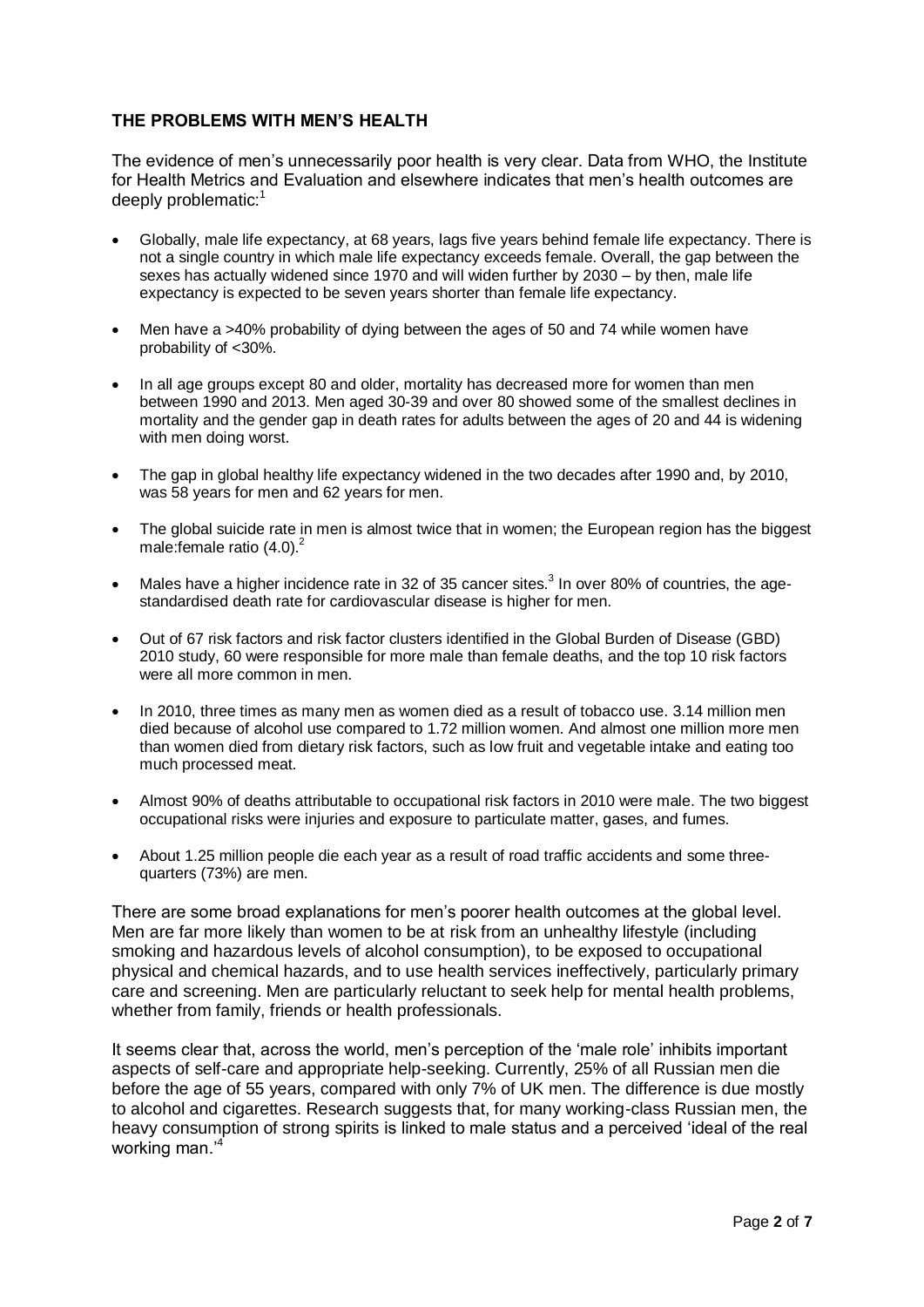Several studies in sub-Saharan Africa have suggested that notions of masculinity not only increase the risk of acquiring HIV but also inhibit men from getting tested for HIV, accepting their HIV positive status, taking instructions from nurses, and engaging in health-enabling behaviours including using hospital services appropriately.<sup>5</sup> Disproportionately fewer men than women access antiretroviral therapy (ART) across Africa, men start ART later in the disease course than women, and they are more likely than women to interrupt treatment and to be lost to follow-up.<sup>6</sup>

Health policies and services have not systematically sought to engage men. This is true at the local, national and global levels. An analysis by the Men's Health Forum (MHF) of 147 local strategic health needs assessments (JSNAs) in England in 2014 found that only 18% adequately recorded information by gender and were thus aware of specific health issues for males and females. <sup>7</sup> The Men's Health Caucus of the American Public Health Association (the largest public health organisation in the world) has noted that, in the USA, there has been 'no centralized national effort to coordinate the fragmented men's health awareness, prevention, and research efforts on the regional, state, and local level.'<sup>8</sup> Both MHF and the Caucus believe that national men's health policies would help to tackle this deficit.

A study of the policies and programmes of 11 major global health institutions, including WHO, found that a focus on the 'prevention of and care for the health needs of men [is] noticeably absent.<sup>9</sup> A recent Lancet editorial, commenting on global initiatives on adolescent health, observed that 'the emphasis is on adolescent girls … boys are an important, and neglected, part of the equation.'<sup>10</sup>

# **THE CONSEQUENCES OF POOR MEN'S HEALTH**

There are several significant consequences of poor men's health:

- Too many men lead lives that are too short, painful and unfulfilled. Given that the highest attainable standard of health is a fundamental right of every human being, men's unnecessary suffering must be seen as unethical.
- Women can be adversely affected. This is most obvious in the area of sexual health but women are also impacted by the economic impact of losing a breadwinner, having to assume caring responsibilities (which can in turn cause loss of income and restrict educational and employment opportunities), and male violence linked to alcohol misuse. Moreover, women have to face the emotional distress of losing a partner, father, son or brother prematurely.
- Premature male morbidity and mortality has an economic cost. This has been estimated at some GB £335 billion annually in the United States<sup>11</sup> while th*e* economic burden associated with smoking, excess weight, alcohol and physical inactivity in Canadian men has been estimated at about GB £18 billion a year*. 12*
- Men's health problems have a drag effect on population health, affecting the speed at which improvements leading to better health for all can be implemented and achieved.

# **THE CASE FOR ACTION**

The case for action to improve men's health is slowly but steadily becoming more widely accepted. Three national governments – Australia, Brazil and Ireland – have implemented national men's health policies since 2008. Although their impact and effectiveness has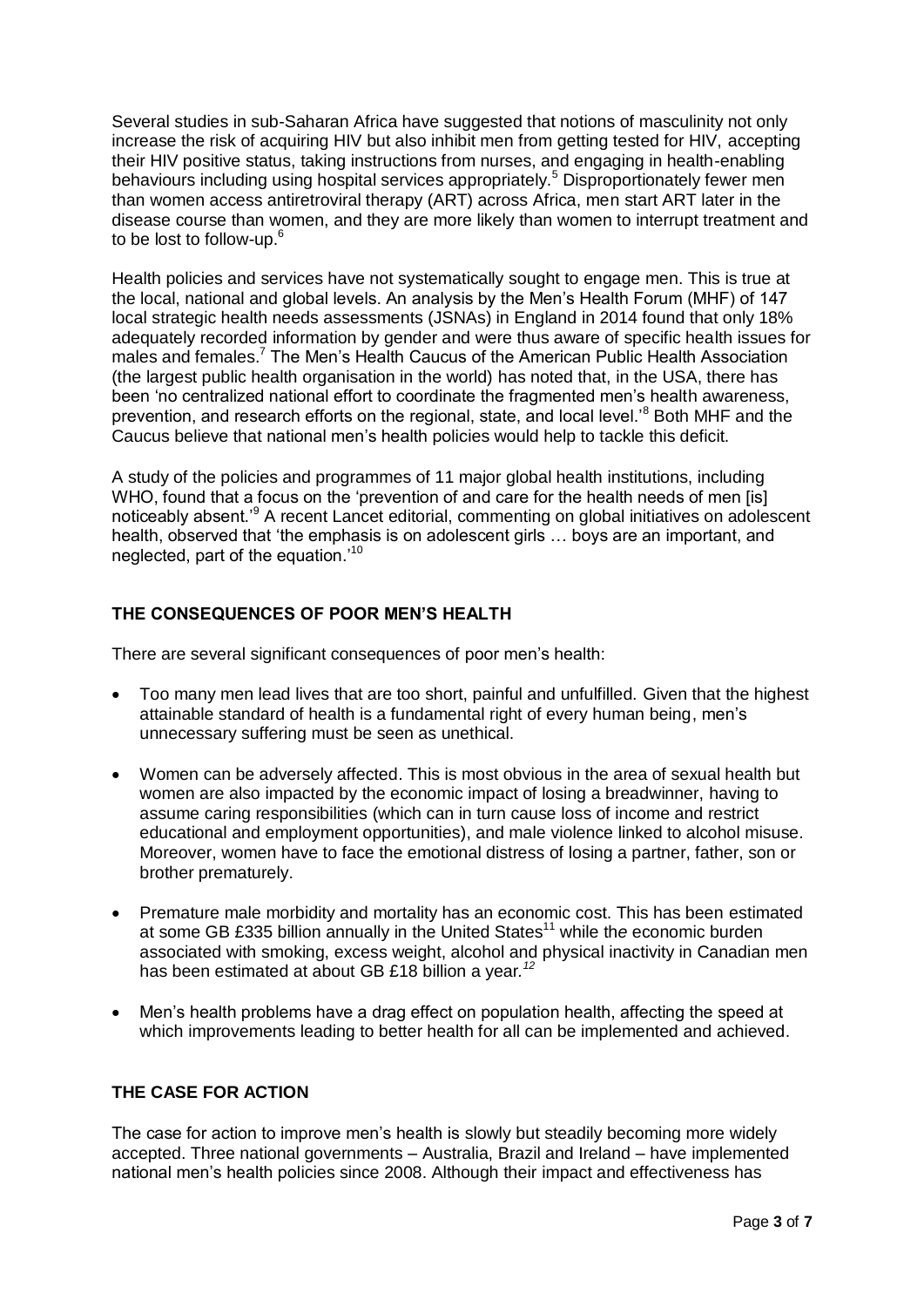varied, they do demonstrate a significant level of commitment by the governments concerned and men's health advocates believe that such policies have a potentially important role to play in other countries.<sup>13</sup>

Although the UK, Canada and Denmark do not have national policies, their governments have for several years provided significant funding for men's health projects. The Canadian Provincial Government of British Columbia has provided several grants including one for CAN \$5m over five years. The Men's Health Forum in England and Wales has, since 2009, been one of a small number of NGOs to have been designated Strategic Partners of the Department of Health. In the USA, in January 2016, the White House, in partnership with the Department of Health and Human Services, Men's Health Network and Disruptive Women in Healthcare, hosted a men's health symposium with speeches from Cabinet Secretary Broderick Johnson and Surgeon General Dr Vivek Murthy. Concern about the health of men is also reflected in the establishment of the UK All Party Parliamentary Group on Men's Health in 2001 and of the bi-partisan Congressional Men's Health Caucus in the USA in 2007.

Professor Sir Michael Marmot looked at gender in his report on Europe for WHO and argued that national governments should develop strategies that 'respond to the different ways health and prevention, and treatment services are experienced by men and women ... and ensure that policies and interventions are responsive to gender'. <sup>14</sup> In a more recent report on health inequalities in the UK specifically, Marmot highlighted the fact that deprivation has a bigger negative impact on men's health outcomes than women's, and called for a greater policy focus on men's health to help tackle this.<sup>15</sup>

The head of the WHO's Gender, Equity and Human Rights Unit has suggested that gender, including men, should be taken into account in the implementation of the UN's recently agreed 17 Sustainable Development Goals (SDGs).<sup>16</sup> Indeed, it is difficult to see how the SDG health targets on reducing premature mortality from non-communicable diseases, preventing and treating substance abuse, and tackling road traffic accidents can be achieved without action that takes account of gender differences and men specifically.

The need to address men's issues was also made very clearly at a global high-level meeting on men, adolescent boys and AIDS co-convened in December 2015 by UNAIDS, Sonke Gender Justice and the International Planned Parenthood Federation.<sup>17</sup> The meeting reflected the growing awareness of the need for a global shift in the discussion on HIV and gender so that it becomes more inclusive of men and encourages their greater positive engagement in all aspects of the AIDS response in order to improve their outcomes and to reduce vulnerability among women.

As well as a growing understanding that men need to be included in public health policy and practice, there is now a good evidence base that shows that 'gender sensitive' health interventions aimed at men can improve outcomes. Sport has been shown to be an effective medium for engaging men in lifestyle improvement programmes<sup>18</sup> and research suggests that many prefer men-only weight management interventions.<sup>19</sup> A study of the core elements that make for successful work with boys and men around mental health promotion, early intervention and stigma reduction found that the settings within which interventions take place need to be 'male friendly' and culturally sensitive to the specific requirements of different groups of men and boys.<sup>20</sup> Interventions aimed at men to increase the uptake of chlamydia screening and to tackle other sexually transmitted infections, improve early diagnosis for testicular cancer and to change attitudes to dangerous driving have also proved effective.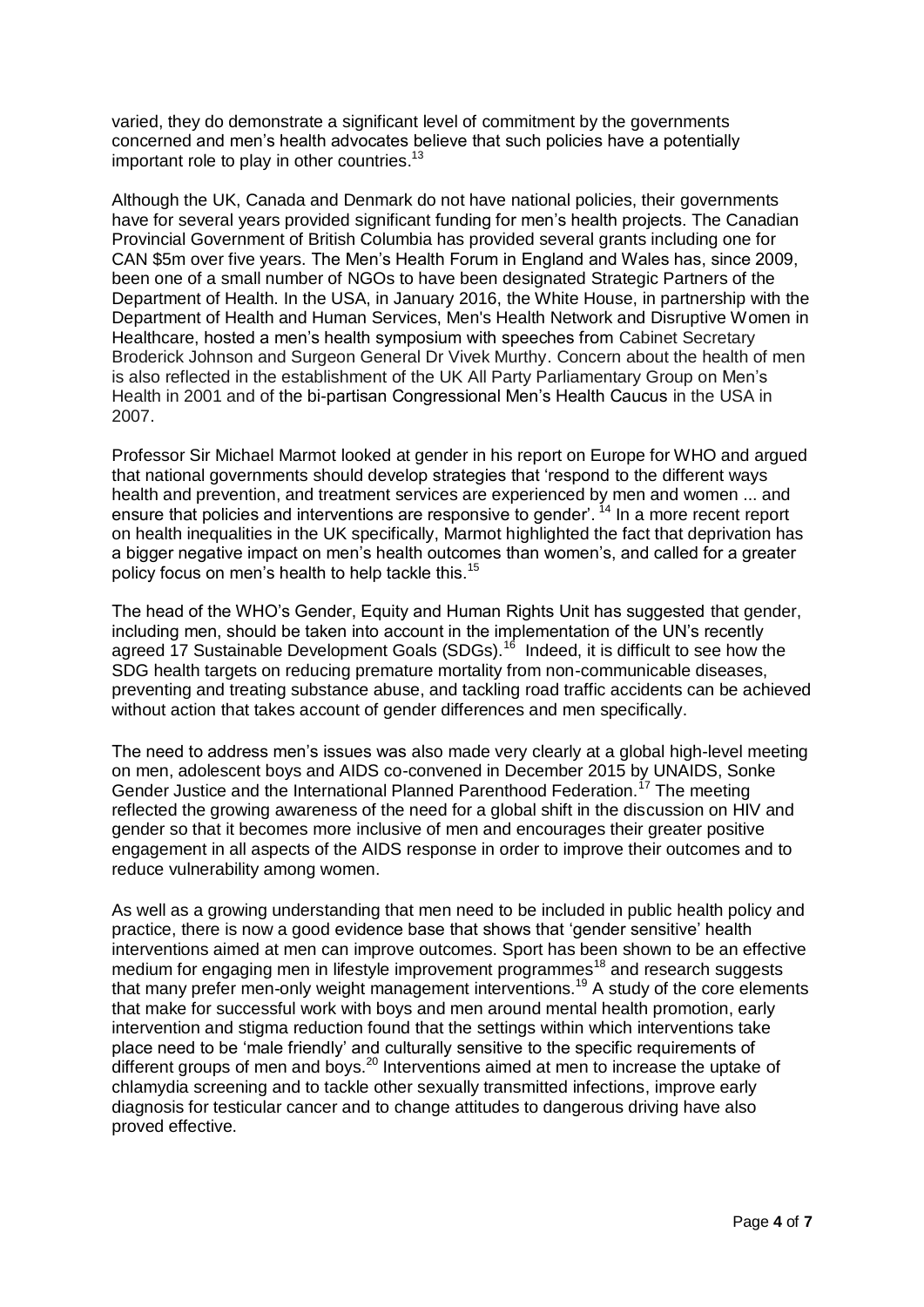# **FUTURE APPROACHES TO MEN'S HEALTH**

GAMH recommends that in developing its approach to gender and men, the Gender, Equity and Human Rights Unit takes account of the following 12 key points:

- 1. Action on men's health, and on women's health, should take place within a gender mainstreaming framework that properly addresses the health of both sexes in the context of promoting gender equity. Ireland's Health Service Executive has published a national gender mainstreaming framework that provides a good model.<sup>21</sup>
- 2. An intersectional approach to men's health is necessary to take account of ethnicity, age, socio-economic status, sexual identity, etc. as well as gender. This will help to identify those men in the greatest need of support.
- 3. Action should not be focused exclusively on men in the most deprived groups. Because there is a clear social gradient in men's health outcomes, action is needed at all levels to reduce the gradient with the ultimate aim of achieving health equity.
- 4. Interventions should be based on a range of different approaches, both 'gender sensitive' and 'gender transformative', so long as they are supported by a good evidence base. Health interventions aimed at men should not set out with the specific aim of 'changing masculinity'; however, of course, in some areas (e.g. sexual and reproductive health) challenging male gender norms and attitudes to women may be necessary to the success of an intervention; in other areas, it might be an unintended outcome. Some ostensibly 'gender-neutral' actions – e.g. alcohol and tobacco controls, road traffic safety measures and occupational health and safety regulations – can also have a disproportionately beneficial impact on men.
- 5. Work to improve men's health must not impact adversely on women's health interventions, e.g. by diverting attention or resources. It must also not have the effect of positioning men as 'victims' in way that inhibits their accountability for unacceptable behaviours, including gender-based violence.
- 6. Work with men must take account of issues that not only affect women directly (e.g. sexual health and violence) but also are primarily relevant to men (e.g. tackling obesity, cancer prevention and early diagnosis, alcohol misuse, suicide). The focus of work with men need not be exclusively on issues where they 'do worse' than women; men with some conditions where they are less affected (e.g. body image disorders, osteoporosis, post-natal depression, breast cancer) have been overlooked but are nevertheless of importance to men and their health.
- 7. The primary focus for national and global policy approaches to men should public health and the social determinants of health. Although improvements in clinical treatments for men are still needed (e.g. in the area of prostate disease), the medical domain is relatively well-developed. The priority for action is improving prevention through a wide range of interventions (social, economic, educational, occupational and health) and enabling earlier diagnosis through better use of health services.
- 8. A 'whole systems' approach is needed to tackle men's health with action by governments, health services, employers, trade unions, NGOs and community organisations, the media, and others. Improving boys' educational achievement is of particular importance.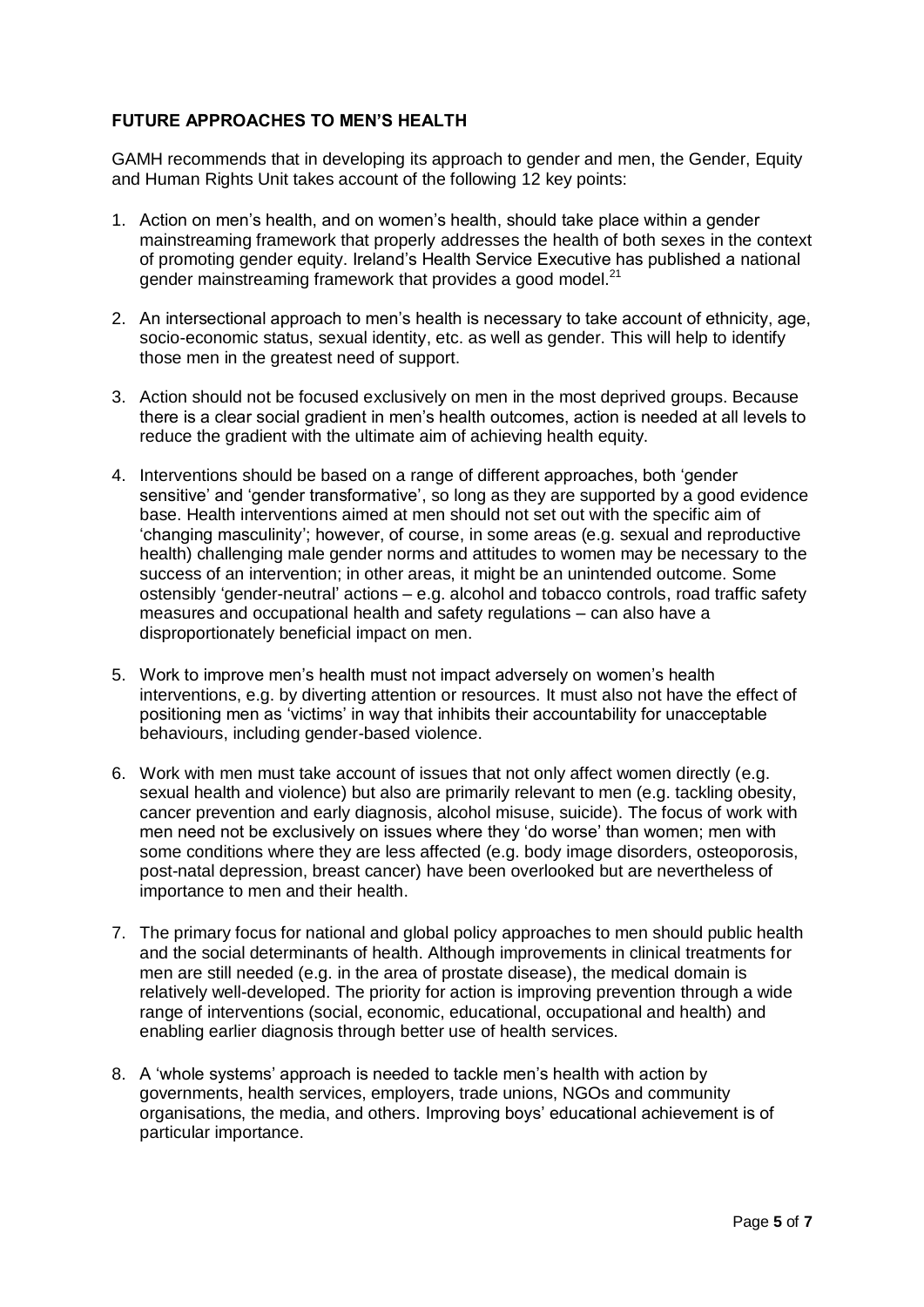- 9. Stereotyping men must be avoided. It is not the case, for example, that all men avoid seeking help for all health problems, that all men are unwilling or unable to talk about their feelings or that all men take risks with their health (by smoking, drinking too much alcohol or driving dangerously).
- 10. Masculinity (or masculinities) should not be pathologised. There is certainly evidence that men whose attitudes are most positively associated with male role norms are more likely to exhibit negative health behaviours but there are also many male role norms which can be socially desirable and health-enhancing, e.g. courage, wanting to provide for one's family, being goal-focussed, valuing physical strength and fitness, humour in the face of adversity. It is important that action to improve men's health seeks to build on their strengths.
- 11. Men's health is still a relatively little-understood and under-recognised field with currently only a weak foothold in public health policy and practice. Its importance and relevance therefore should be highlighted by WHO and other relevant organisations rather than simply appearing on a long list of issues to be addressed. Furthermore, because men's health is now a specialist area of professional activity, recommendations for action on men's health must be supported by a range of accessible information and training materials backed by research and evidence of good practice. Policymakers and practitioners cannot be left to assume that men's health interventions can be developed and delivered without adequate support.
- 12. Further (non-medical) research into men's health is needed to support this emerging field of activity. Two important areas for future research are, first, evaluating men's health interventions in order to identify what works (and does not work) with different groups of men and, secondly, understanding better how men use health services, especially primary care and how services can be made more accessible to men.

# **IMMEDIATE NEXT STEPS FOR WHO**

GAMH suggests that the Gender, Equity and Human Rights Unit:

- 1. Convenes a symposium on gender and health to discuss the forthcoming framework and plans for its implementation. Such meeting should include representatives from a range of organisations with expertise in men's health.
- 2. Provides information about men's health and a resource guide on the WHO website.
- 3. Works with GAMH and others to ensure that men's health is optimally integrated into its work on gender.

**Global Action on Men's Health February 2016.**

[www.gamh.org](http://www.gamh.org/)